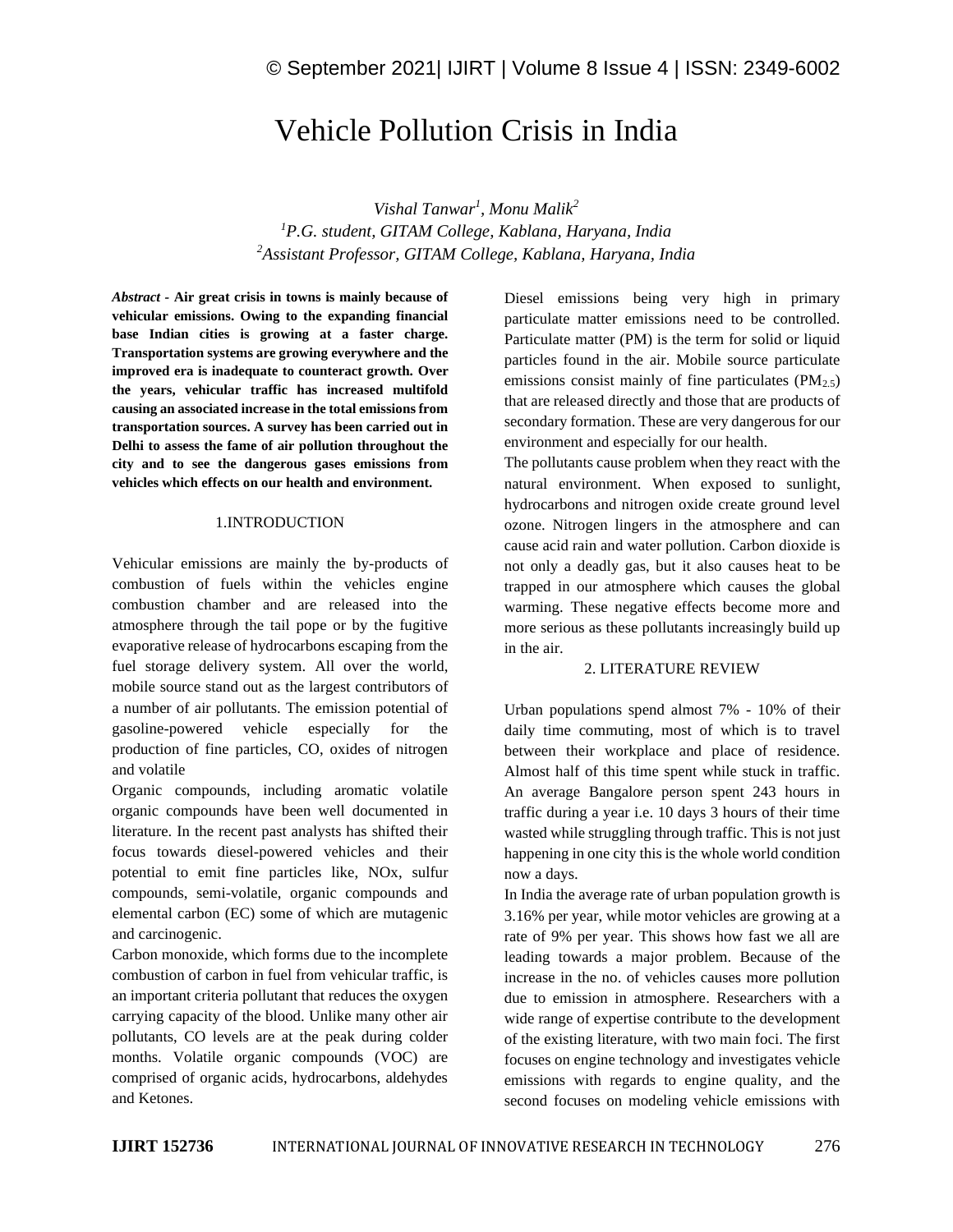regards to the urban air quality. Gasoline-fuelled vehicles, common to passenger vehicles, emit significantly three key emissions,

Carbon Monoxide (CO), Hydrocarbons (HC), and nitrogen oxides mainly as nitric oxide between 90-98 percent of NOx. Vehicle emissions are primarily produced by the engine, and simultaneously emitted by the exhaust (Houghton, 1995). Vehicle emissions are generally emitted by three sources: (i) by both tank and carburetor vents that produce hydrocarbons, (ii) by the crankcase vent that produces hydrocarbons, (iii) by the exhaust that emits  $CO$ ,  $HC$ ,  $NO<sub>X</sub>$  emissions simultaneously.

#### 3. METHODOLOGY

A survey had been conducted in Delhi which helps us to understand the emission and pollution problems. This survey shows the different types of emissions in different part of cities at different times.

An emission inventory of main criteria pollutants CO,  $NO<sub>x</sub>$  and PM due to vehicles in the year 2008–09 over the central part of Delhi has been developed as follows:

- 1. A domain of the study area  $26 \text{ km} \times 30 \text{ km}$  $(-780 \text{ km}^2 \text{ area})$  in central Delhi has been selected.
- 2. The numbers of vehicles monitored by Central Road Research Institute (CRRI) at 27 locations on different types of roads in the year 2008–09 has been used. It is noticeable that during the monitoring hours, there were no unusual conditions such as major processions, VIP visits, or other activities, which could induce abnormal traffic characteristics in the selected grids during the survey.
- 3. The diurnal variations of vehicular movement are observed at major traffic intersections.
- 4. An emission inventory of each type of vehicle with respect to CO, NOx and PM has been made individually.
- 5. The diurnal variations of emissions during a study of start-up and running modes of different fueled vehicles have been estimated through IVE model.

The input data of the model is prepared according to the format of the model, which are fleeting characteristics, vehicular activity and emission factors based on local conditions. A fleet file contains the base emission factor adjustment by technology and pollutants. The basis of the emission prediction process of the IVE model begins with a base emission rate and a series of correction factors, which are applied to estimate the amount of pollutants from a variety of vehicle types. On-road fleet characteristics are one of the important factors to estimate emissions. A vehicle activity files mainly requires the information of location/time, temperature, road grade, gasoline information, diesel information and driving pattern distribution. While vehicle emission rate files contain the information of base emission factor and correction factors. There are three critical components that are used in the IVE model to create accurate emissions inventories: (1) Vehicle emission rates (Base Emission Factor and Correction Factors); (2) Vehicle activity (Location Input Data); and (3) Vehicle.

A data collection methodology has been designed to collect a large amount of data

With the help of the resources typically available in Delhi. The hourly number of vehicles monitored at 27 different locations in Delhi by CRRI, have been collected. The roads are chosen in the representative of residential streets, arterials and freeways.

# 4. RESULTS

The total emissions of CO,  $NO<sub>x</sub>$  and PM from different types of vehicles over the study area of Delhi are found to be approximately 509, 194 and 15 tons/day respectively during the year 2008–09 which reveals that 2 wheelers (2W) and personal cars (PCs) are the mainly emitting the  $CO$  and  $NO<sub>x</sub>$  respectively, while heavy commercial vehicles (HCV) are mainly emitting PM. It is noticeable that the emissions of different criteria pollutants are varying differently into the different operating conditions of vehicles, e.g., CO emissions are found to be higher during idling and decelerating than cruising, the NOx and PM emissions are lower during idling and decelerating than cruising. Therefore, shutting down the engine and restarting it will result in reduced emissions compared to allowing it to idle. Thus, one can say that the longer the shutdown period, the greater the emission benefits.

The diurnal variation of emissions of criteria pollutants CO, NOx and PM at ITO junction The two emission peaks during the day in each of these plots are evident, which indicate the peak traffic hours i.e., 8:00–10:00 in the morning and 17:00–19:00 in the evening, which are matched with starting and closing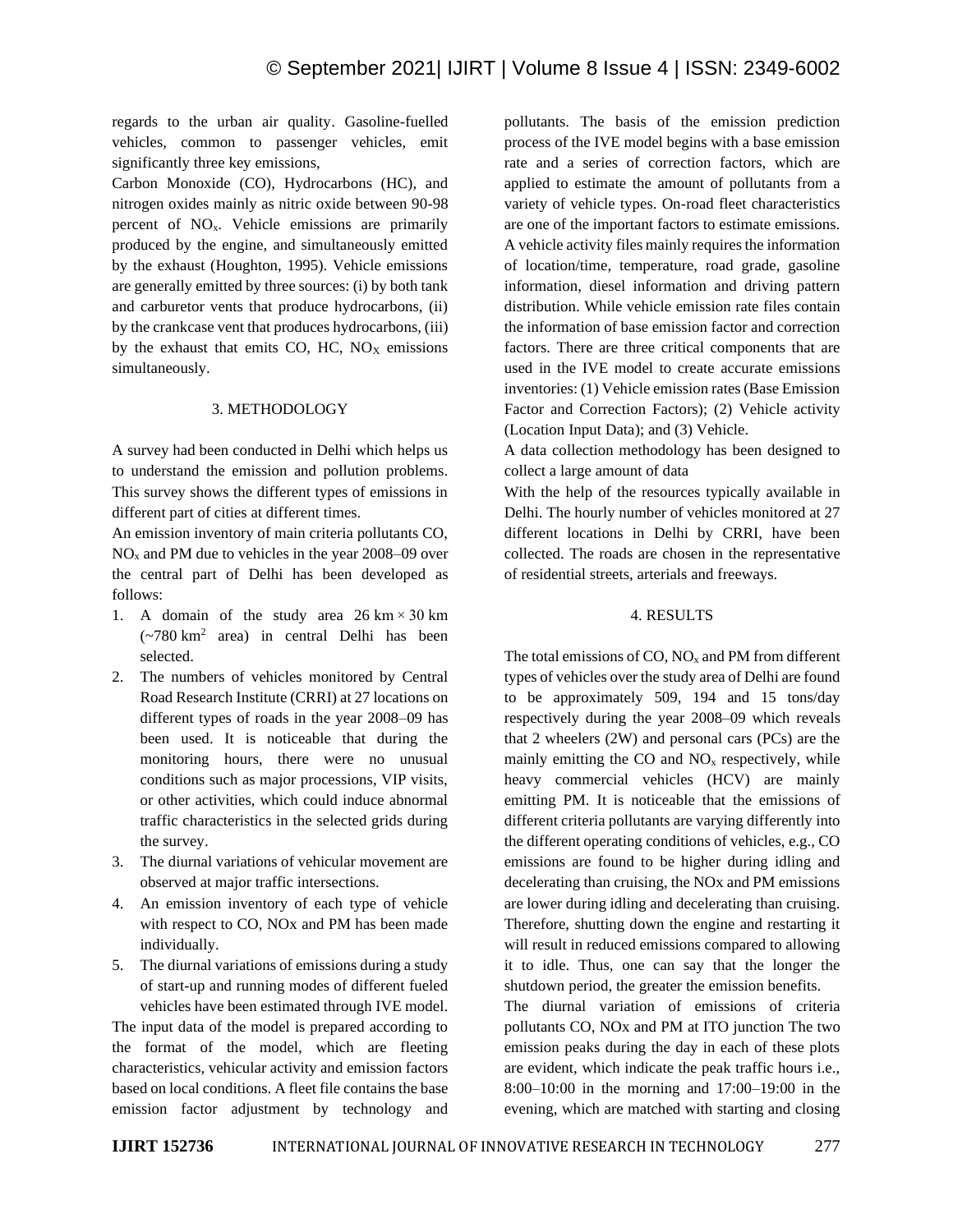hours of most of the offices in Delhi. The emissions of air pollutants at peak traffic hours are 56% to 62%. This figure also shows the hourly variation of

Vehicular emissions of different air pollutants in startup and running modes. The CO,  $NO<sub>x</sub>$  and PM are emitted 86%, 27% and 71% respectively in start-up mode. The peaks of start-up emissions always appear between 8:00 am and 10:00 am, which is consistent with morning vehicle starts, and more than half of the starts are cold starts. Also, the catalysts are not operating when the temperature is not conductive to NOx formation. Therefore, the proportion of NOx emission is not as large as the other pollutants of vehicular emissions and the PM emission is always less than CO and NOx emissions.



Figure 4.1 – Fuel wise emission of pollutants from vehicles



Figure 4.2 – Vehicle wise emission of criteria pollutants

#### 5. CONCLUSION

The modelling proposition of this paper is that the formation of CO, HC, and  $NO<sub>x</sub>$  emissions within gasoline-fuelled engines of passenger vehicles and commercial vehicles running on roads now a days. The findings that HC, CO, and  $NO<sub>x</sub>$  emissions are statistically significantly interdependent, bridge an important gap in the current vehicle emissions state of art, and has important implications in developing predictive models of vehicle emissions.

We studied different aspects of vehicle pollution and saw the massive growth in vehicles in last decade. But the BS norms are helping in to reduce the pollution and emission of pollutants through vehicles in every possible way. In following figure we will see the impact of BS Stage norms on vehicle pollution.

Reduction of Aggregate Pollutants Since 1991 (4 wheelers)



#### 6. FUTURE SCOPE

The following recommendations are an outcome of the knowledge gained in the course of conducting the present research. The identified objectives may improve and add further to the knowledge base and fill in the information gaps currently in the field of impacts of vehicular pollution.

- Exhaust particulate analysis needs to be performed to compare the PM morphology and speciation for different fuels.
- Study of PM emission behavior during different operation modes may lead to insights into the identification of variables affecting PM emissions.
- Studies should also focus on the application of particulate traps and other diesel control technology at the tailpipe to study the reduction in pollution.
- The effect of using B50 and B100 fuels on emission behavior is another important avenue for research.
- 6.1 Electric Vehicles

An electric vehicle (EV) is a vehicle that uses one or more electric motors for propulsion. An electric vehicle may be powered through a collector system by electricity from off-vehicle sources, or may be selfcontained with a battery, solar panels, fuel cells or an electric generator to convert fuel to electricity.